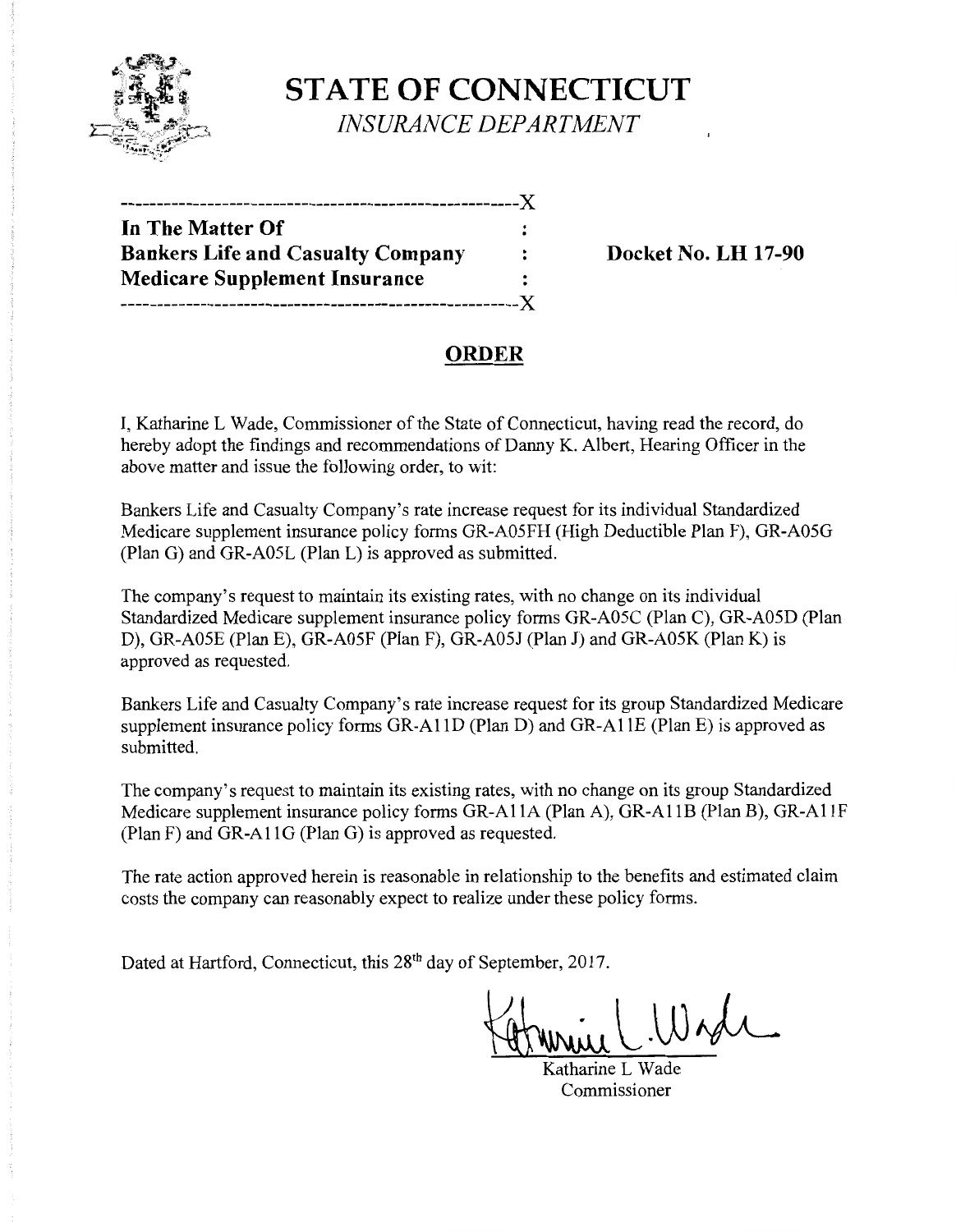

**STATE OF CONNECTICUT**  *INSURANCE DEPARTMENT* 

| In The Matter Of                         |         |
|------------------------------------------|---------|
| <b>Bankers Life and Casualty Company</b> | $\cdot$ |
| <b>Medicare Supplement Insurance</b>     |         |
| .-------------------------------X        |         |

**Bocket No. LH 17-90** 

#### **PROPOSED FINAL DECISION**

## **I. INTRODUCTION**

The Insurance Commissioner of the State of Connecticut is empowered to review rates charged for individual and group Medicare supplement policies sold to any resident of this State who is eligible for Medicare. The source for this regulatory authority is contained in Chapter 700c and Section 38a-495a of the Connecticut General Statutes.

After due notice, a hearing was held at the Insurance Department in Hartford, CT on Thursday, September 14, 2017, to consider whether or not the rate increases requested by Bankers Life and Casualty Company on its Medicare supplement insurance business should be approved.

No members from the general public attended the hearing.

No company representatives from Bankers Life and Casualty Company attended the hearing.

The hearing was conducted in accordance with the requirements of Section 38a-474, Connecticut General Statutes, the Uniform Administrative Procedures Act, Chapter 54 of Section 38a-8-1 et seq. of the Regulations of Connecticut State Agencies.

A Medicare supplement policy is a private health insurance policy sold on an individual or group basis, which provides benefits that are additional to the benefits provided by Medicare. For many years Medicare supplement policies have been highly regulated under both state and federal law to protect the interests of persons eligible for Medicare who depend on these policies to provide additional coverage for the costs of health care.

Effective December 1, 2005, Connecticut amended its program of standardized Medicare supplement policies in accordance with Section 38a-496a of the Connecticut General Statutes, and Sections 38a-495a-1 through 38a-495a-21 ofthe Regulations of Connecticut Agencies. This program, which conforms to federal requirements, provides a "core" package of benefits known as Plan A. Insurers may also offer any one or more of eleven other plans (Plans B through N).

Effective January 1, 2006, in accordance with Section 38a-495c of the Connecticut General Statutes (as amended by Public Act 05-20) premiums for all Medicare supplement policies in the state must use community rating. Rates for Plans A through N must be computed without regard to age, gender, previous claims history or the medical condition of any person covered by a Medicare supplement policy or certificate.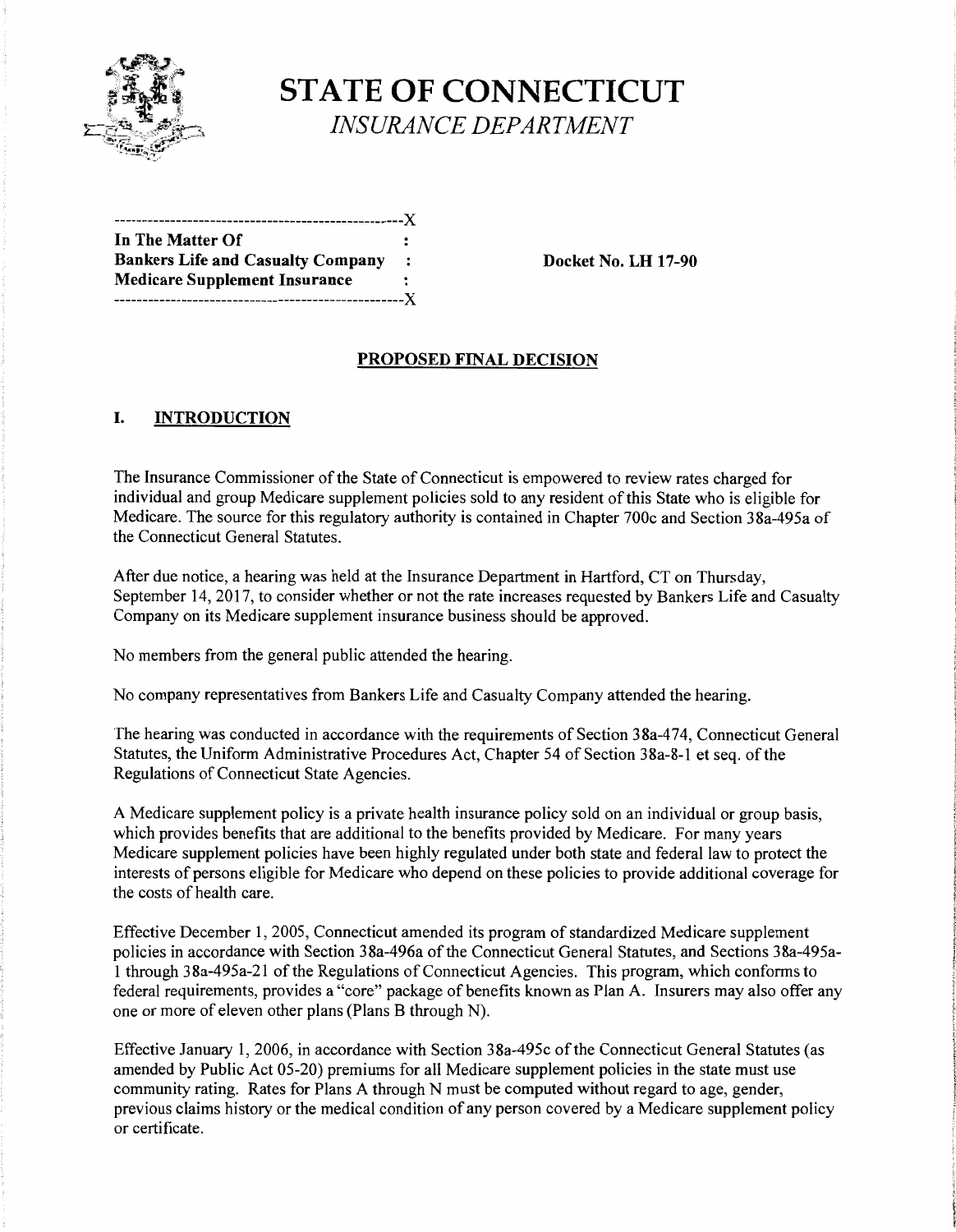The statute provides that coverage under Plans A through N may not be denied on the basis of age, gender, previous claims history or the medical condition of any covered person. Insurers may exclude benefits for losses incurred within six months from the effective date of coverage based on a pre-existing condition.

Effective October 1, 1998, carriers that offer Plan B or Plan C must make these plans as well as Plan A, available to all persons eligible for Medicare by reason of disability.

Insurers must also make the necessary arrangements to receive notice of all claims paid by Medicare for their insureds so that supplement benefits can be computed and paid without requiring insureds to file claim forms for such benefits. This process of direct notice and automatic claims payment is commonly referred to as "piggybacking" or "crossover".

Sections 38a-495 and 38a-522 of the Connecticut General Statutes, and Section 38a-495a-10 of the Regulations of Connecticut Agencies, state that individual and group Medicare supplement policies must have anticipated loss ratios of 65% and 75%, respectively. Under Sections 38a-495-7 and 38a-495a-10 of the Regulations of Connecticut Agencies, filings for rate increases must demonstrate that actual and expected losses in relation to premiums meet these standards, and anticipated loss ratios for the entire future period for which the requested premiums are calculated to provide coverage must be expected to equal or exceed the appropriate loss ratio standard.

Section 38a-473 of the Connecticut General Statutes provides that no insurer may incorporate in its rates for Medicare supplement policies factors for expenses that exceed 150% of the average expense ratio for that insurer's entire written premium for all lines of health insurance for the previous calendar year.

# **II. FINDING OF FACT**

After reviewing the exhibits entered into the record of this proceeding, the testimony of the witnesses, and utilizing the experience, technical competence and specialized knowledge of the Insurance Department, the undersigned makes the following findings of fact:

1. Bankers Life and Casualty submitted rate increase proposals for the following Medicare supplement policy forms:

Individual Standardized Policy Forms GR-A05C through GR-A05L

- 2. The proposed rates for these policy forms are expected to satisfy the Connecticut regulatory loss ratio requirement of 65%.
- 3. The proposed rates are intended to be effective through year-end 2018.
- 4. Bankers certified that their expense factors are in compliance with Section 38a-473, C.G.S.
- 5. The company is complying with subsection (e) of section 38a-495c, C.G.S., relative to the automatic claim-processing requirement (crossover/piggybacking).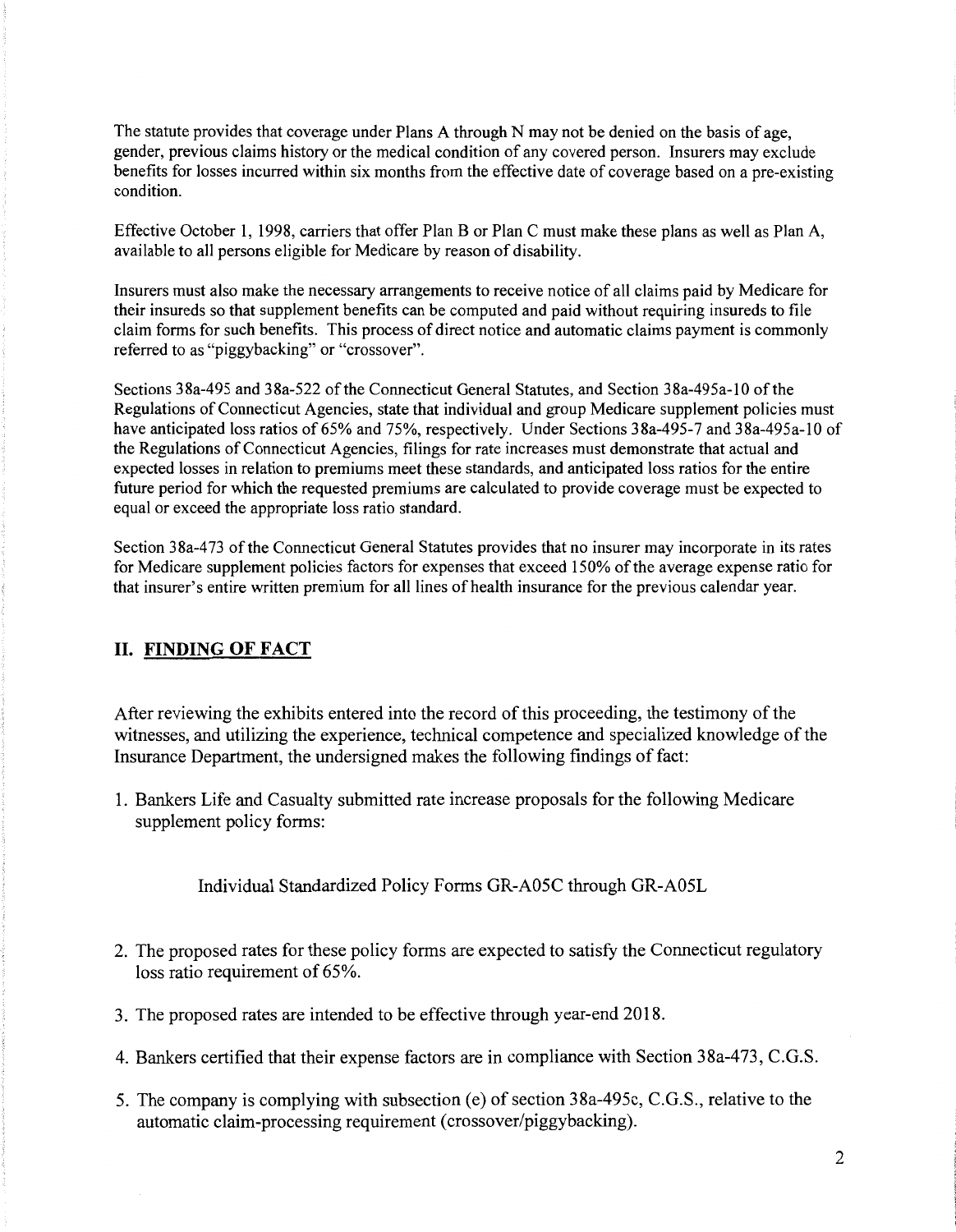6. Bankers Life and Casualty has requested the following rate increases for these forms:

| Plan | Rate Increase |
|------|---------------|
| HF   | $6.0\%$       |
| G    | 2.0%          |
| L    | $4.0\%$       |

Bankers' is also requesting no rate increase for Plans C, D, E, F, J and K.

- 7. The last rate increases approved for these forms were as follows: Plan HF 15.0% 2014, Plans G&L6.0%2017.
- 8. The following are in-force counts on a nationwide basis as well as Connecticut specific as of 6/2017 by plan:

| Plan          | Connecticut    | Nationwide |
|---------------|----------------|------------|
| $\mathcal{C}$ | 6              | 1,013      |
| D             | $\overline{2}$ | 806        |
| E             | 46             | 1,022      |
| F             | 9              | 1,772      |
| FH            | 504            | 994        |
| G             | 8              | 136        |
| $\mathbf{J}$  | 56             | 8,546      |
| K             | 3              | 79         |
| L             |                | 232        |
| Total         | 637            | 14,600     |
|               |                |            |

9. The 2014, 2015, 2016 and inception-to-date loss ratios on a nationwide basis, by plan, are as follows:

| Plan          | 2014  | 2015   | 2016  | Inception |
|---------------|-------|--------|-------|-----------|
| $\mathcal{C}$ | 59.0% | 62.4%  | 63.1% | 72.0%     |
| D             | 80.8% | 77.2%  | 89.8% | 73.4%     |
| Ε             | 55.6% | 55.4%  | 57.2% | 67.9%     |
| F             | 57.9% | 59.9%  | 64.0% | 64.5%     |
| <b>FH</b>     | 53.5% | 53.8%  | 62.0% | 58.5%     |
| G             | 96.4% | 119.9% | 97.9% | 68.1%     |
| J             | 62.7% | 65.5%  | 66.0% | 66.9%     |
| K             | 51.5% | 57.8%  | 65.7% | 58.0%     |
| L             | 65.3% | 76.4%  | 76.3% | 73.2%     |
| Total         | 61.7% | 64.1%  | 66.0% | 68.8%     |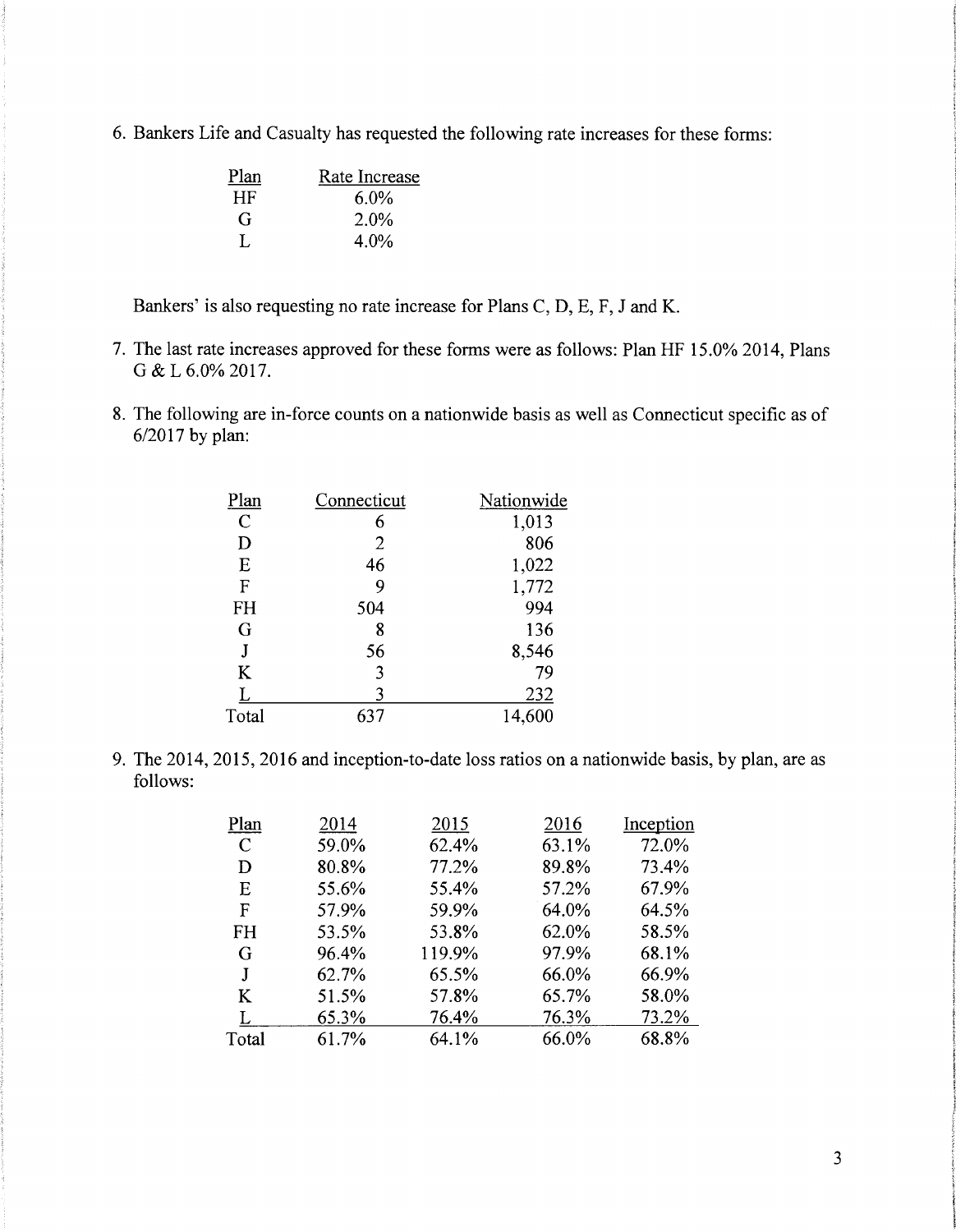10. The 2014, 2015, 2016 and inception-to-date loss ratios for Connecticut, by plan, are as follows:

| Plan          | 2014  | 2015  | 2016   | Inception |
|---------------|-------|-------|--------|-----------|
| $\mathcal{C}$ | 53.6% | 33.1% | 32.4%  | 78.9%     |
| D             | 46.5% | 86.9% | 42.8%  | 69.0%     |
| E             | 35.0% | 39.1% | 45.5%  | 76.6%     |
| F             | 67.4% | 62.4% | 66.3%  | 67.8%     |
| <b>FH</b>     | 54.3% | 51.2% | 66.3%  | 71.6%     |
| G             | 49.6% | 60.2% | 78.2%  | 72.9%     |
| J             | 47.6% | 48.0% | 43.7%  | 72.0%     |
| K             | 25.8% | 84.7% | 51.2%  | 55.2%     |
|               | 47.0% | 74.2% | 115.8% | 67.3%     |
| Total         | 48.8% | 50.8% | 56.8%  | 76.6%     |

- 11. These forms were marketed through Bankers Life & Casualty's licensed agents and brokers.
- 12. Plans A, B, and C were made available to disabled Medicare beneficiaries.
- 13. Bankers Life and Casualty's 2017 Medicare supplement rate filing proposal is in compliance with the requirements of regulation  $38a-474$  as it applies to the contents of the rate submission as well as the actuarial memorandum.

## III. **RECOMMENDATION**

Below is a summary of proposed and recommended rate increases for these forms:

| Plan | Proposed | Recommend |
|------|----------|-----------|
| HF   | $6.0\%$  | $6.0\%$   |
| G    | 2.0%     | 2.0%      |
|      | $4.0\%$  | $4.0\%$   |

Recommend no increases for Plans C, D, E, F, J and K, as requested.

For Plans HF, G and L the rate changes are reasonable in relationship to the benefits, estimated claim cost and the anticipated loss ratio the company expects to realize on this business.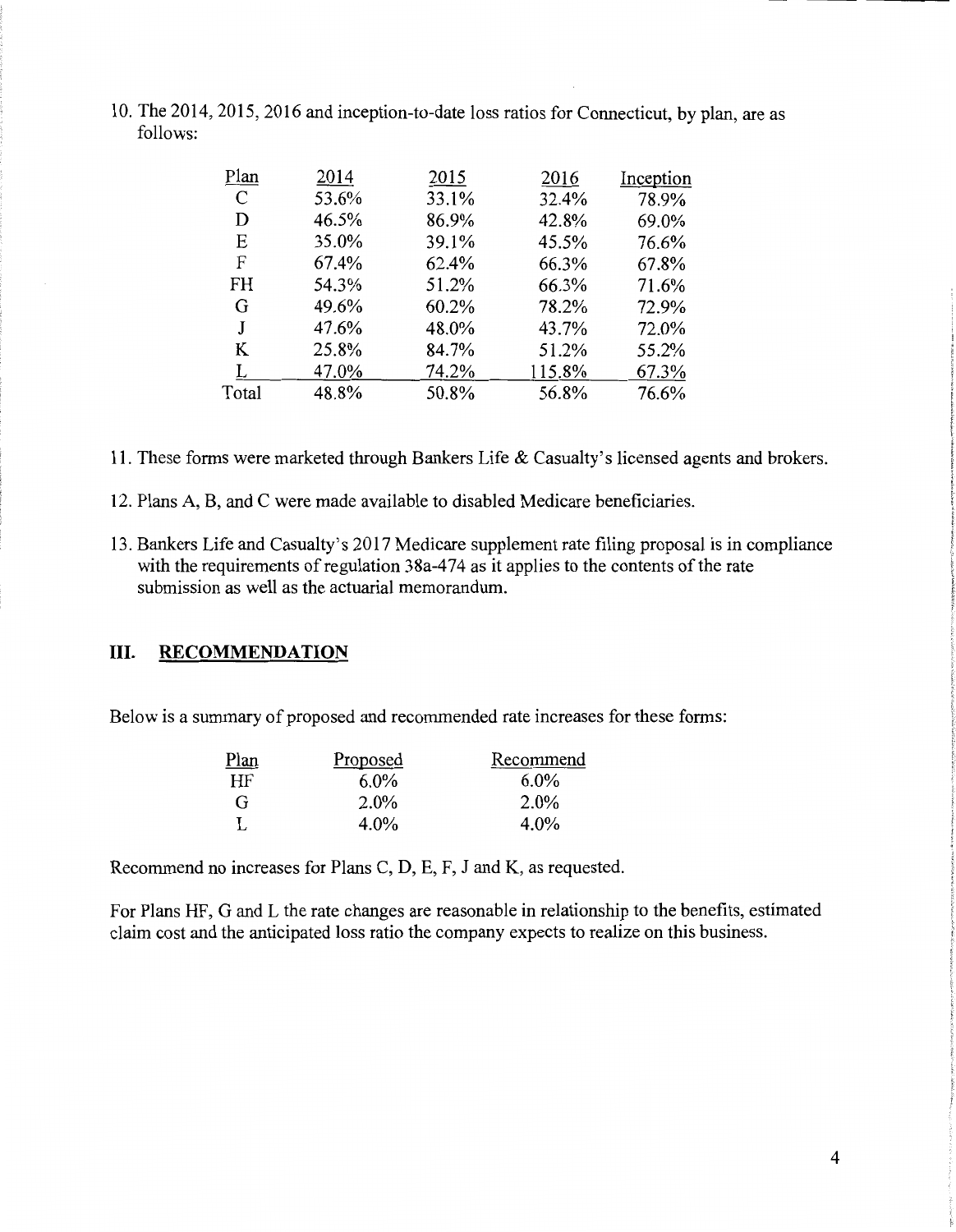# IV. **FINDING OF FACT**

After reviewing the exhibits entered into the record of this proceeding, the testimony of the witnesses, and utilizing the experience, technical competence and specialized knowledge of the Insurance Department, the undersigned makes the following findings of fact:

1. Bankers Life and Casualty has requested the following rate increases for group policy forms GP-All & GP-All-CT:

| Plan | Rate Increase |
|------|---------------|
| D    | 2.0%          |
| F.   | $4.0\%$       |

- 2. Bankers is also requesting that the rates remain the same for Plans A, B, F and G.
- 3. These proposed rates are expected to satisfy the Connecticut regulatory loss ratio requirement of 75% for group policy forms.
- 4. The proposed rates are intended to be effective through year-end 2018.
- 5. Bankers certified that their expense factors are in compliance with Section 38a-473, C.G.S.
- 6. The company is complying with subsection (e) of section 38a-495c, C.G.S., relative to the automatic claim-processing requirement (crossover/piggybacking).
- 7. The last rate increases approved for these plans are 8.5% in 2006 for Plan A, 4.5% in 2014 for Plan B, 5.0% in 2017 for Plan D, 6.0% in 2010 for PlanE, 2.5% in 2014 for Plan F and 5.0% in 2011 for Plan G.
- 8. The following are in-force counts on a nationwide basis as well as Connecticut specific as of 6/30117 by plan:

| Plan  | Connecticut | Nationwide |
|-------|-------------|------------|
| A     |             | 86         |
| B     | 2           | 145        |
| D     | 20          | 901        |
| E     | 21          | 535        |
| F     |             | 3,266      |
| G     |             | 1,251      |
| Total |             | 6.184      |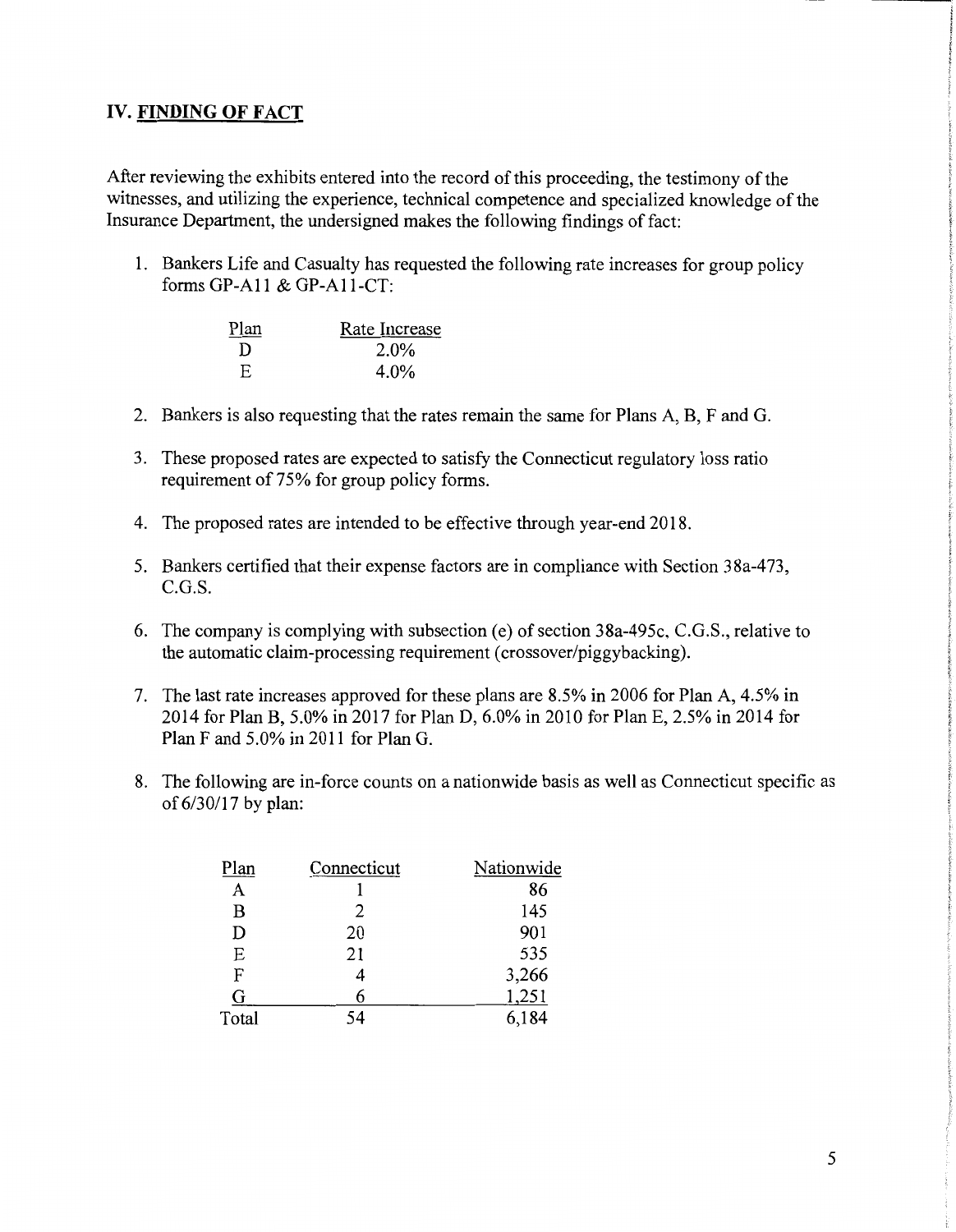9. The 2014,2015, 2016 and inception-to-date loss ratios for Connecticut, by plan, are as follows:

| Plan        | 2014  | 2015  | 2016  | Inception |
|-------------|-------|-------|-------|-----------|
| $\mathbf A$ | 1.5%  | 60.2% | 39.8% | 61.5%     |
| В           | 23.0% | 50.0% | 9.5%  | 129.4%    |
| D           | 79.8% | 98.5% | 52.2% | 83.8%     |
| Е           | 65.9% | 53.5% | 47.7% | 76.9%     |
| F           | 51.1% | 84.7% | 67.0% | 84.5%     |
| G           | 30.0% | 64.0% | 58.3% | 73.4%     |
| Total       | 64.3% | 72.0% | 51.0% | 80.1%     |

10. The 2014, 2015, 2016 and inception-to-date loss ratios on a nationwide basis are as follows by plan:

| Plan  | 2014  | 2015  | 2016  | Inception |
|-------|-------|-------|-------|-----------|
| A     | 69.3% | 76.4% | 85.1% | 70.0%     |
| B     | 71.0% | 71.3% | 76.0% | 73.1%     |
| D     | 78.5% | 84.9% | 82.9% | 74.7%     |
| E     | 92.2% | 83.4% | 87.0% | 73.6%     |
| F     | 83.5% | 90.1% | 87.5% | 75.7%     |
| G     | 90.6% | 84.6% | 85.9% | 74.4%     |
| Total | 84.3% | 87.0% | 86.2% | 74.9%     |

- 11. Rate increases are requested due to claim cost trend increases and benefit cost inflation.
- 12. These forms were marketed through Bankers Life & Casualty's licensed agents and brokers.
- 13. Bankers Life and Casualty's 2017 Medicare supplement rate filing proposal is in compliance with the requirements of regulation 38a-474 as it applies to the contents of the rate submission as well as the actuarial memorandum.